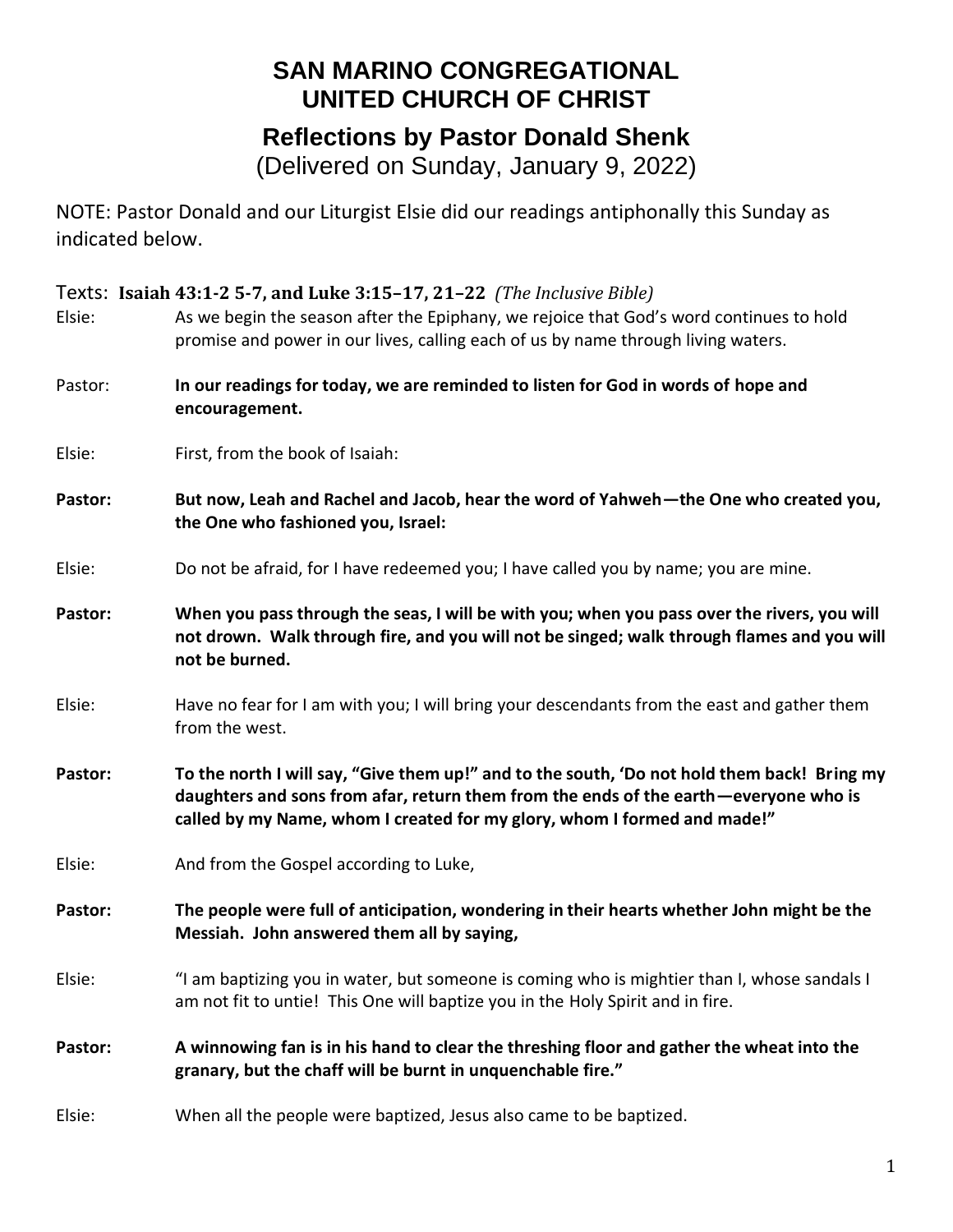| Pastor: | And while Jesus was praying, the skies opened and the Holy Spirit descended on the<br>Anointed One in visible form, like a dove. A voice from heaven said, |
|---------|------------------------------------------------------------------------------------------------------------------------------------------------------------|
| Elsie:  | "You are my Own, my Beloved. On you my favor rests."                                                                                                       |
| Pastor: | The voice of God, which spoke from the clouds at Jesus' baptism, still speaks in lives today.                                                              |
| Elsie:  | It speaks a word of love and promise to all who are baptized, offering identity and belonging.<br>Amen.                                                    |

## Reflecting with Pastor Donald Shenk: *"Through the Waters"*

When I saw what the available texts were from the lectionary for today, it was pretty much a no-brainer as to which I'd choose as the passage from Isaiah is definitely, with a wink to Pat, my all-time favorite and the gospel story from Luke reaffirms for me something I think is of such vital importance to each of us as human beings.

Living in this pandemic time, beset by so many challenges and disappoint-ments – I'm sure you have many of your own as I do mine – just reading the words of Isaiah 43 again and again throughout the week as well as with Elsie today – has lifted my spirits and reminded me again of how crucial it is to return to the scriptures and God's promises no matter what we're going through in life, but especially when walking through the fires, swimming through the swirling seas or rowing across the rought rivers of our lives.

"Have no fear for I am with you" God exhorts and promises to us again and again throughout the scriptures. No matter whether the virus is within your body or at your door, I am with you. No matter whether the government crumbles and falls, I am with you, no matter if death itself overtakes you – your own or somebody close to you – I am with you and holding you in my hand.

This is no empty promise, mind you. And this is no proclamation made to just anyone, either. It's made to YOU. It's made to each one of us. Just as the prophet calls the individual children of Israel by name – Leah and Rachel and Jacob – so God calls each of us by name to reassure us that we are redeemed and we are God's own.

Can we claim that? Can you claim that? Can I claim that? Can we actually see ourselves as one of God's beloved children? Called by name and held in God's hand? Can you say to yourself out loud, I am who I am. I am God's own and I am beloved by God? Try it. Say it out loud with your name inserted. I am Donald and I am loved by God. Say it again. And again.

Isn't that something? What power that gives us. What love that gives us.

It's always there for us, you know. The love of God is like the everlasting water that Jesus is immersed in and that same water we acknowledge whenever a baptism takes place. It's eternal water that cleanses us from the thought that we are less than or somehow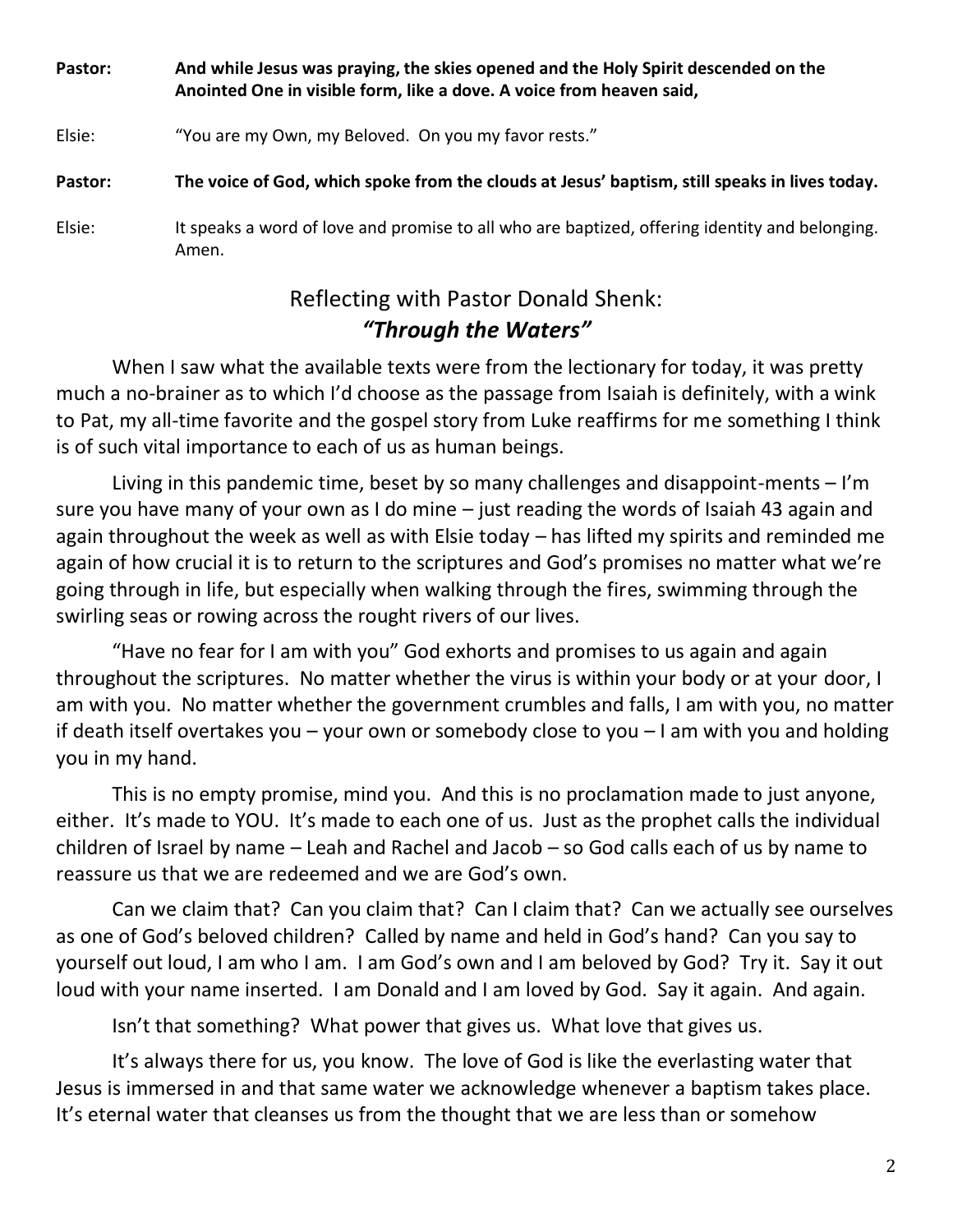condemned by our sin or simply by being human. Rising out of the water, we too claim our place as God's beloved child and I can assure you that God is well pleased.

I really believe that so many of the ills within ourselves and within our world are caused by the feelings we have and the beliefs we harbor, perhaps secretively, that we are somehow damaged and not worthy to stand beside Jesus in the water. And this feeling of unworthiness and the abject fear that we are not enough and that God is somehow punishing us for our faults threatens to drown us instead of bathing us in the waters of redemption and healing and care that are always available to us through the all-encompassing love God has for us.

The always thoughtful and loving Dr. David Lose encourages us to notice God's words to Jesus during His baptism. "They are personal, poignant, and powerful," he writes. ['You are my Own, my Beloved. On you my favor rests.']". "Wrapped in these words of acceptance are the blessings of identity, worth, and unwavering regard."

He goes on to point out that "Jesus' baptism isn't preamble to all that comes later in his life, it's the highpoint and climax of the story in a nutshell. Again and again, as Jesus casts out unclean spirits, heals the sick, feeds the hungry, and welcomes the outcast, he will only do to others what has already been done to him, telling them via word and deed that they, too, are beloved children of God with whom God is well pleased…Baptism is so incredibly important, because it offers us the acceptance, not merely affirmation of the Creator of the cosmos and thereby empowers US to accept others in turn. Baptism reminds us that wherever we may go and whatever we may do or have done to us, yet God continues to love us, accept us, and hold onto us."

And that is precisely why every year we celebrate the Baptism of Christ on a day like today. That is to remember that the symbol of baptism and the water that covers us all is the same symbol that God used to celebrate the Christ and to show God's love for humanity and the One he sent to represent all of us. These are the same waters that we pass through in Isaiah, held aloft and beloved by God even when they threaten to overwhelm us instead of bless us.

"In Baptism," Dr. Lose writes in yet another excellent article, "God proclaims God's great love for us; calls, names, and claims us as God's beloved children; gives us the gift of the Holy Spirit;…and then, because of God's love for us, God also promises to forgive, renew, and restore us at all times."

*When you walk through a storm hold your head up high and don't be afraid of the dark…walk on through the wind, walk on through the rain… walk on, walk on with hope in your heart and you'll never walk alone. You'll never walk alone."*

I want to leave you today with this poem created for this Baptism of Christ Sunday by the beautiful poet Maren Tirabassi.

> Every time we turn on the faucet or off the teakettle,